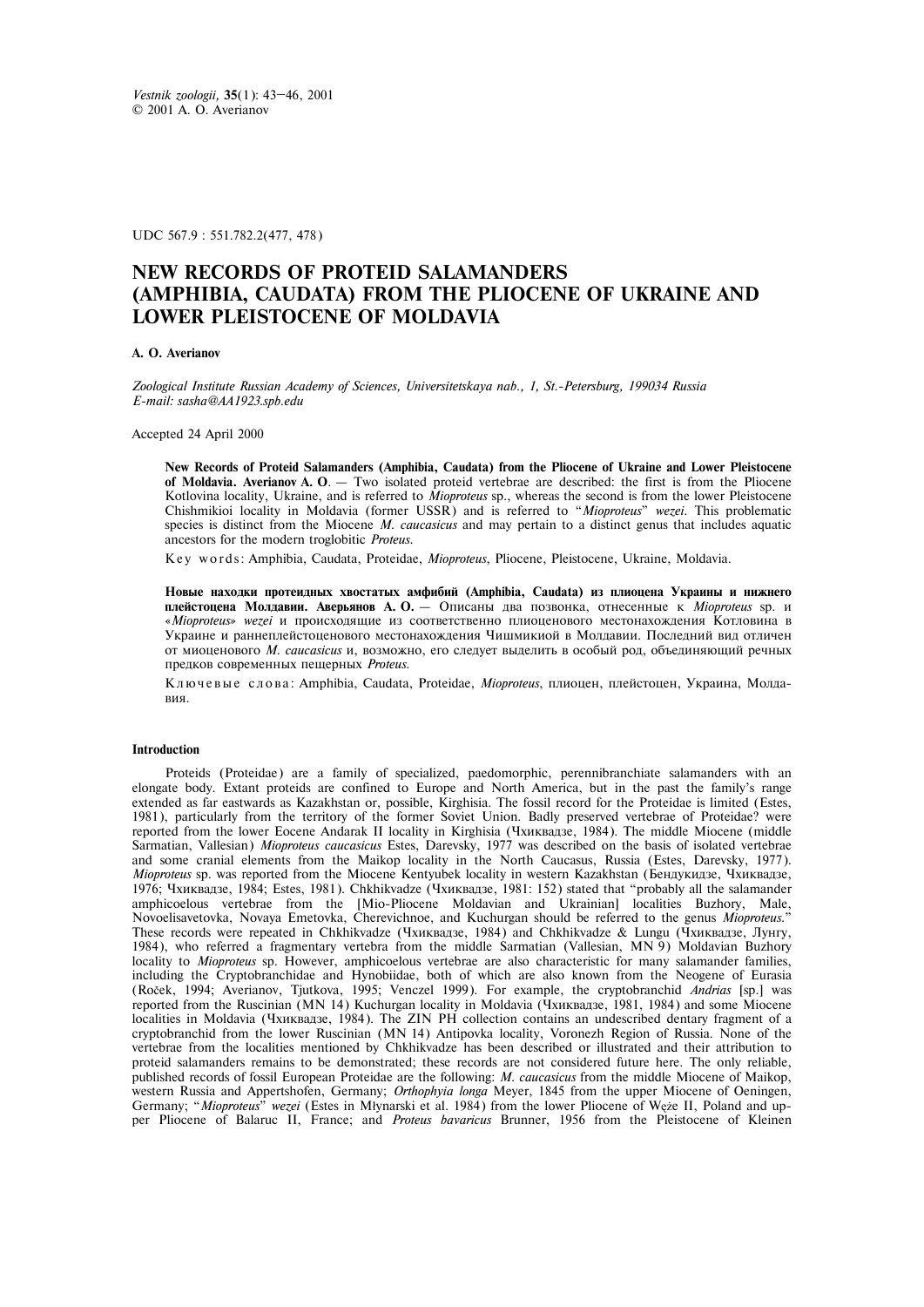Teufelshöle, Germany (Dehm 1961; Estes, Darevsky, 1977; Estes, 1981; Młynarski et al., 1984 and references therein). The proteid vertebrae from the Miocene of Kentyubek, western Kazakhstan (Бендукидзе, Чхиквадзе, 1976) are probably referable to *M. causcasicus* (Estes, 1981: 27), but they still not described.

In this note I describe two isolated proteid vertebrae: one is from the Pliocene Kotlovina locality, Ukraine, and is referred to *Mioproteus* sp.; the second vertebra is from the lower Pleistocene Chishmikioi locality, Moldavia (former USSR Republic), and is referred to "*Mioproteus*" *wezei*.

The materials described herein are housed in the Paleoherpetological collection of the Zoological Institute, Russian Academy of Sciences, St.-Petersburg (ZIN PH).

**Order CAUDATA** Oppel, 1811

**Family Proteidae** Hogg, 1838

*Mioproteus* Estes & Darevsky, 1977

## *Mioproteus* **sp.** (fig. 1)

Material. ZIN PH 1/14, trunk vertebra. Kotlovina, Odessa Province, Ukraine. Pliocene.

Description. The vertebra is relatively broad transversely and short anteroposteriorly. The centrum is amphicoelous, without peripheral calcification in the cotyles. The ventromedian keel is shallow. Weak posterior basapophyses are present. The centrum is deeply excavated to either side and below the transverse processes. There are two separate subcentral foramina on the right side and large single foramen on the left side. The transverse process is unicipital, without a trace of the rib articulation surface. There is a prominent, flange-like and horizontal ventral lamina on the transverse process. The posterior edge of the lamina extends posterolaterally. A prominent vertical lamina originates from the underside of the interzygapophyseal ridge and extends posteroventrally to join with the ventral lamina at the posterior edge of the latter. Just anterior and posterior to the vertical



Fig. 1. *Mioproteus*, ZIN PH 1/14, trunk vertebra. Kotlovina, Odessa Province, Ukraine. Pliocene: *A* – dorsal; *B* – ventral;  $C$  – anterior;  $D$  – posterior;  $E$  – right lateral views. Scale – 1 mm.

Рис. 1. *Mioproteus* ЗИН РН 1/14, туловищный позвонок. Котловина, Одесская обл, Украина. Плиоцен: *А* – дорсально:  $B$  – вентрально:  $C$  – спереди:  $D$  – сзади:  $E$  – справа. Масштаб – 1 мм.

lamina there are two foramina that are confluent with the subcentral foramen. The neural arch is flattened. The neural spine is a poorly developed keel. The posterior surface of the neural arch is deeply incised, but lacks the posteriorly directed "forks" that are characteristic for trunk vertebrae in *M. caucasicus*. The centrum length is 6.20 mm.

Comparison. The vertebra described is referred to Proteidae by the following combination of characters: 1) transverse process unicipital; 2) there is no trace of rib articulation surface; 3) transverse process with prominent ventral and vertical laminae. It is referred to *Mioproteus* by posterior basapophyses present, neural arch relatively wide, and ventral surface of centrum flattened. The specimen described is within the size range of the type species, *M. caucasicus* (centrum length 2.50—6.65 mm, Estes, Darevsky, 1977: 165). It differs from the latter in lacking a distinct "fork" at the posterior margin of neural arch and in lacking an anteriorly projecting process arising from the ventral lamina of the transverse process.

Comments. There are three fossiliferous levels at the Kotlovina locality, one Ruscinian and two early Villafran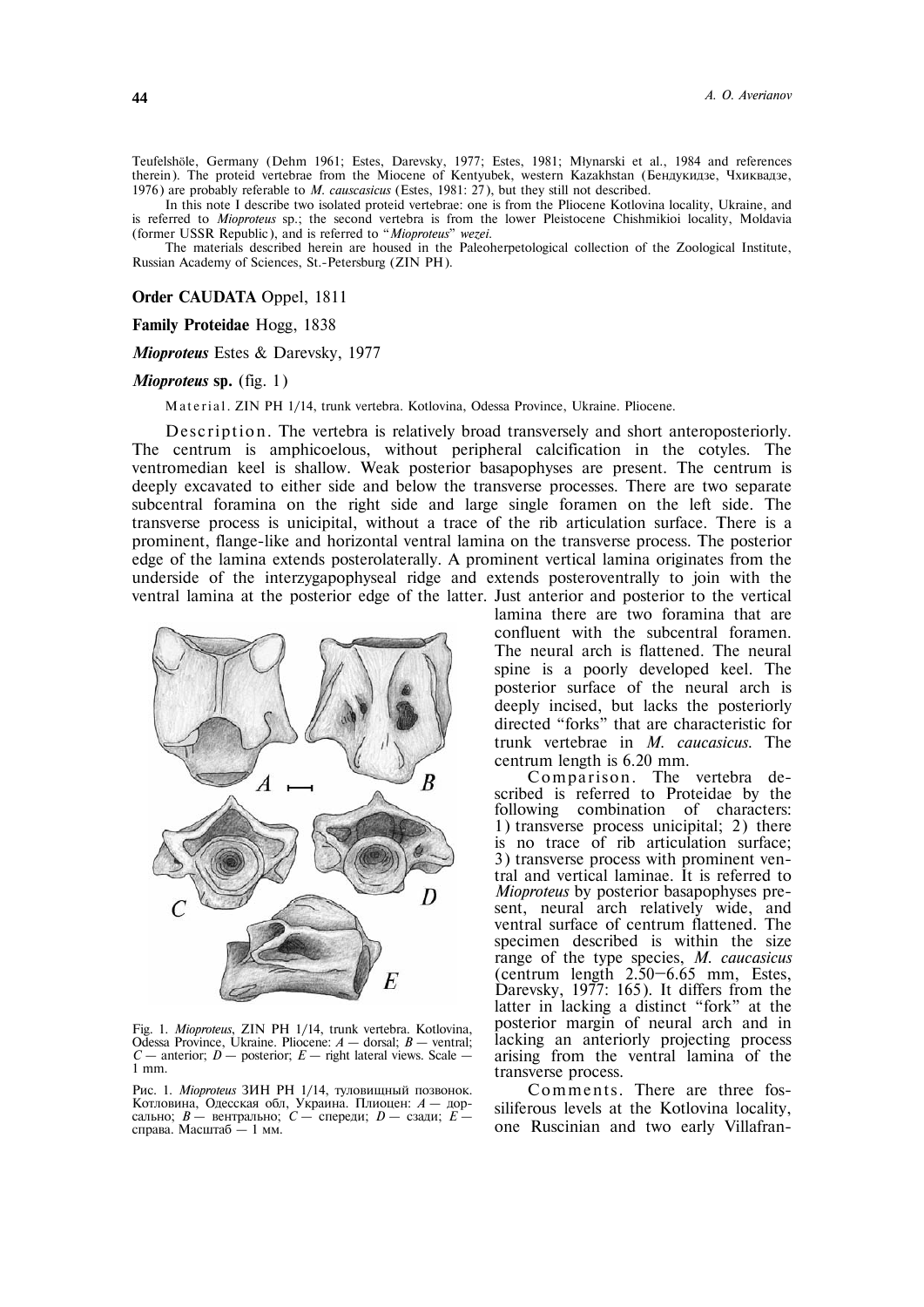chian (Топачевский, Несин, 1989). The stratigraphic provenance ZIN PH 1/14 is uncertain because it is not known from which level the specimen was collected.

## **"***Mioproteus***"** *wezei* (Estes in Młynarski et al. 1984) (fig. 2)

Material. ZIN PH 2/14, anterior trunk vertebra. Chishmikioi, Moldavia. Lower Pleistocene.

Description. The vertebra amphicoelous, lightly ossified, and relatively elongate. The prezygapophysis is large, projects anterolaterally, and bears a well defined articular facet. The ventromedian keel is flattened anteriorly, but the form of the more posterior part of the keel is unknown because the remainder of the centrum is broken. Along the middle part the crest was probably sharply crested. The centrum is deeply excavated in the region of the transverse processes. There are two separate subcentral foramina on the left side and large single foramen on the right side. The transverse process is unicipital, without a trace of the rib articulation surface. There is a prominent ventral lamina on the transverse process, with the posterior edge of the lamina directed posterolaterally. In lateral view the interzygapophyseal ridge is bent dorsally to form an arc. A prominent vertical lamina originates from the interzygapophyseal ridge and extends posteroventrally to join with the ventral lamina at the posterior edge of the latter. Just anterior and posterior to the vertical lamina there are two foramina that are confluent with the subcentral foramen. The neural arch is flattened. The neural crest is a low keel and the neural spine is a low, posterodorsally projecting process. The posterior edge of the neural arch is not incised and has no "forks". The centrum length is 8.05 mm.

Comparison. The specimen described is referred to the Proteidae using the same characters listed above for ZIN PH 1/14. ZIN PH 2/14 is most similar to vertebrae of the Pliocene "*Mioproteus*" *wezei* having delicate, elongate, and lightly ossified vertebrae, a deeply amphicoelous centrum, lateral cavities delimited by ventral and vertical laminae deep and voluminous, and zygapophyses protuberant. The most striking similarity between the Polish and Moldavian specimens is a great dorsal curvature of the interzygapophyseal ridge, which may be a diagnostic feature at the specific or generic level. As in a supposed anterior vertebra of "*Mioproteus*" *wezei* (Młynarski et al., 1984: 212) in ZIN PH 2/14 the neural arch is not forked posteriorly; instead the neural spine is a single median projection. ZIN PH 2/14 thus appears to be an anterior trunk vertebra. The specimen described exceeds the known size range for "*Mioproteus*" *wezei* vertebrae from Węże II (centrum length  $4.3-7.5$ , M=5.6 mm, Młynarski et al., 1984: 212).

C omme n t s. "*Mioproteus*" *wezei* apparently was not a troglobitic but normally aquatic animal, judging from the associate fauna and from lack of



Fig. 2. "*Mioproteus*" *wezei*, ZIN PH 2/14, anterior trunk vertebra. Chishmikioi, Moldavia. Early Pleistocene: *A* – dorsal; *B* – ventral;  $C$  – anterior;  $D$  – posterior;  $E$  – right lateral views. Scale  $-1$  mm.

Рис. 2. "Mioproteus" wezei, ЗИН РН 2/14, переднетуловищный позвонок. Чишмикиой, Молдавия. Ранний плиоцен. *A* — дорсально; *B* — вентрально; *C* — спереди; *D* — сзади;  $E$  – справа сбоку. Масштаб – 1 мм.